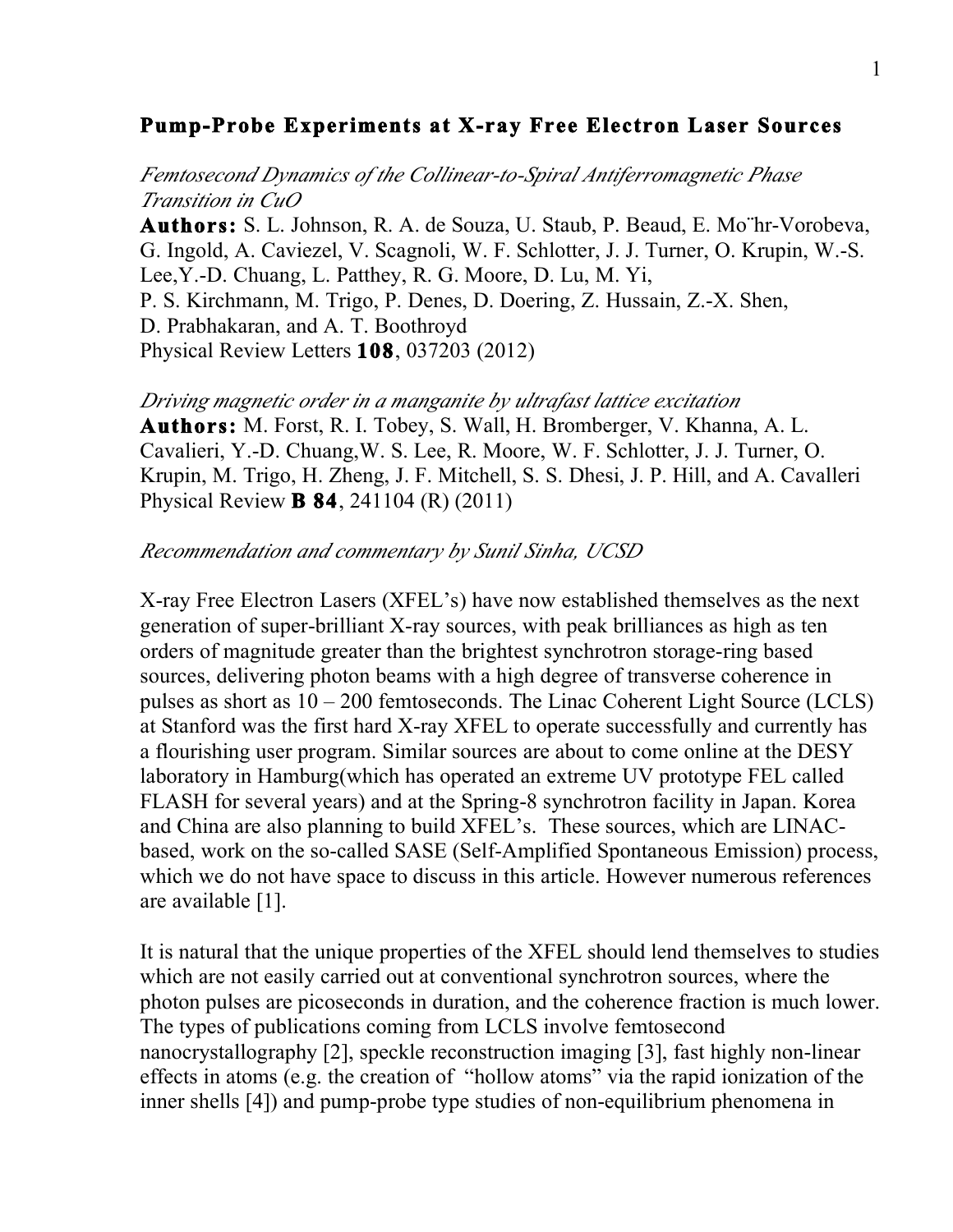solids, of which the papers discussed in this article are good examples. As one can see from the author lists, the teams of people who need to get together for one experiment at the XFEL are getting quite large, although nowhere near the size of teams for high-energy physics experiments!

The availability of lasers capable of producing intense short ( $\sim$  10 fs to 100 fs) pulses of light from the mid infra red to the visible wavelength range made it possible to hit a sample with a laser pulse (the pump) and interrogate after a fixed delay with another pulse (the probe). This kind of technique has, for instance, led to the field of femtochemistry. With the advent of short X-ray pulses from XFEL's, it is now possible to pump with a laser and probe with an X-ray pulse, thereby gaining the ability to study the effects of the perturbing pulse on short length scales, i.e. the effect on crystalline or magnetic order. This synergy between two very different laser technologies, one in the infrared or visible, and the other in the X-ray regime has turned out to be very scientifically profitable at the new sources. The challenges associated with phasing the delay of the X-ray probe pulse to the laser pump pulse should not be underestimated, but it appears that the technology has been mastered, so that system responses can be measured on femtosecond timescales after the pump.

The need for ultra high-speed switching of magnetization of bits in magnetic storage devices has led to several studies of switching using intense short magnetic pulses, etc. The most promising method appears to be to use ultrafast and intense laser pulses, where demagnetization of ferromagnets can be achieved on femtosecond timescales. This has led to the so-called field of femtomagnetism.

The papers discussed here are not concerned directly with the effect of laser pulses on ferromagnetic order, but on antiferromagnetic order and orbital order on femtosecond timescales. These require probes of much shorter wavelengths than optical probe pulses. The probe is resonant X-ray diffraction from the magnetic ordering, which occurs away from the conventional Bragg peaks of the crystal structure.

In the paper by Johnson et al., the laser excitation is applied close to a known phase transition to drive a CuO crystal from a low-temperature commensurate and collinear antiferromagnetic (AF) phase to an incommensurate (IC) spiral spin structure (which contains a small ferroelectric moment) which in equilibrium exists at a slightly higher temperature. The laser excitation promotes a non-thermal spin disorder, which drives the material into the IC phase. In actual fact, owing to the first order nature of the transition, there is coexistence of the two phases at the